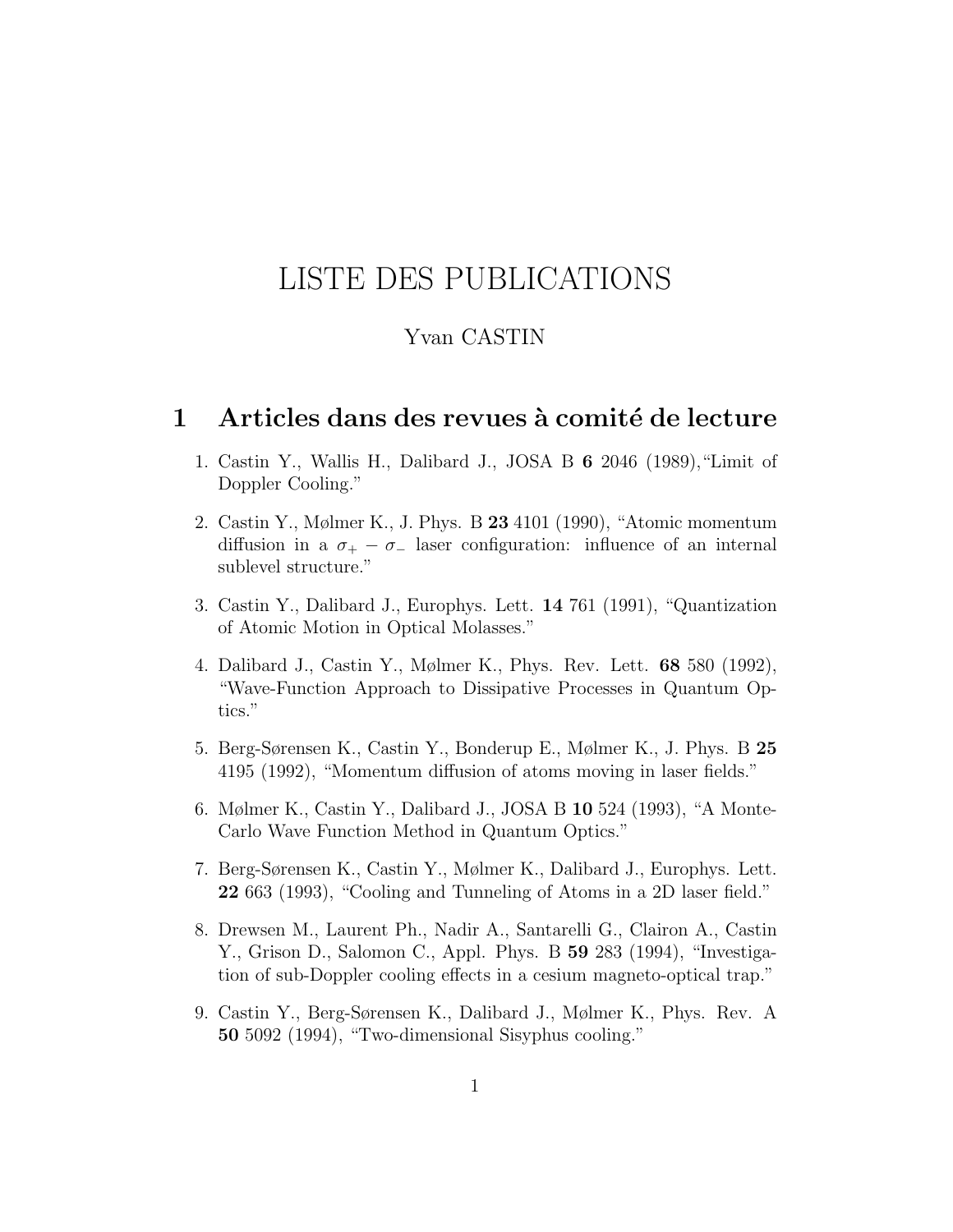- 10. Morice O., Castin Y., Dalibard J., Phys. Rev. A 51 3896-3901 (1995), "Refractive index of a dilute Bose gas."
- 11. Castin Y., Mølmer K., Phys. Rev. Lett. 74 3772-3775 (1995), "Monte Carlo wave-function analysis of 3D optical molasses."
- 12. Castin Y., Mølmer K., Phys. Rev. A 51 R3426-3428 (1995) "Maxwell-Bloch equations: a unified view of non-linear optics and non-linear atom optics."
- 13. Mølmer K., Castin Y., Quantum Semiclass. Opt. 8 49-72 (1996), "Monte Carlo wavefunctions in quantum optics".
- 14. Ben Dahan M., Peik E., Reichel J., Castin Y., Salomon C., Phys. Rev. Lett. 76 4508-4511 (1996), "Bloch Oscillations of Atoms in an Optical Potential".
- 15. D. Boiron, A. Michaud, P. Lemonde, Y. Castin, C. Salomon, S. Weyers, K. Szymaniec, L. Cognet, A. Clairon, Phys. Rev. A 53 R3734-3737 (1996), "Laser Cooling of Cesium Atoms in Gray Optical Molasses down to  $1.1 \mu$ Kelvin".
- 16. Castin Y., Mølmer Klaus, Phys. Rev. A 54 5275 (1996), "Monte Carlo wave functions and non-linear master equations".
- 17. Castin Y., Dum R., "Bose-Einstein condensates in time dependent traps", Phys. Rev. Lett. 77 5315-5319 (1996).
- 18. Peik E., Ben Dahan M., Bouchoule I., Castin Y., Salomon C., "Bloch Oscillations of Atoms, Adiabatic Rapid Passage and Monokinetic Atomic Beams", Phys. Rev. A 55 2989 (1997).
- 19. Peik E., Ben Dahan M., Bouchoule I., Castin Y., Salomon C., "Bloch oscillations and an accelerator for cold atoms", Applied Physics B 65, 685-692 (1997).
- 20. Castin Y., Dalibard J., "Relative phase of two Bose-Einstein condensates", Phys. Rev. A 55 4330 (1997)
- 21. Castin Y., Dum R., "Instability and depletion of an excited condensate in a trap", Phys. Rev. Lett. 79 3553 (1997).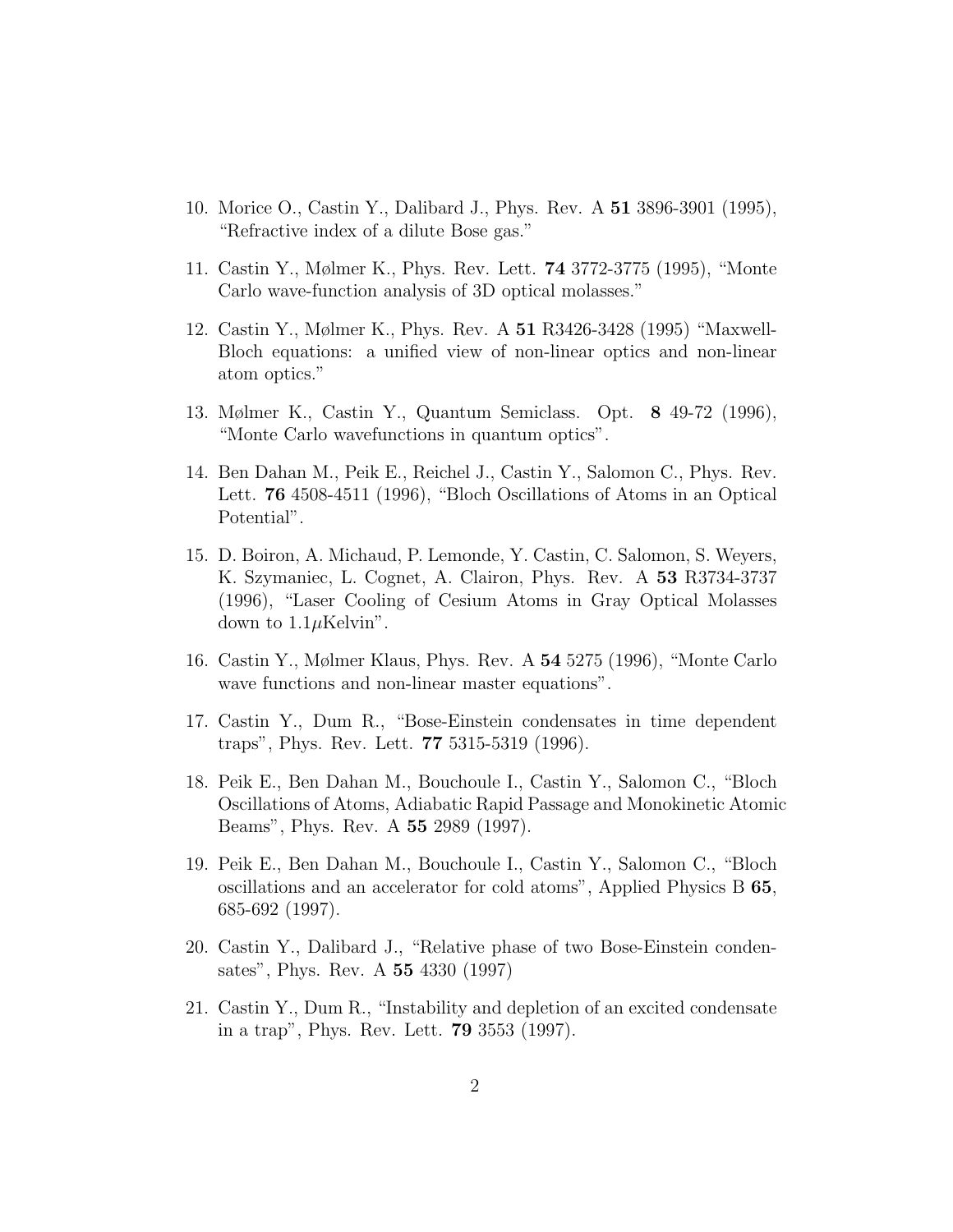- 22. Villain P., Lewenstein M., Dum R., Castin Y., You L., Imamoglu A., Kennedy T.A.B., "Quantum dynamics of the phase of a Bose-Einstein condensate", Journal of Modern Optics, 44 1775-1799 (1997).
- 23. Castin Y., Dum R., "Low temperature Bose-Einstein condensates in time dependent traps: beyond the  $U(1)$ -symmetry breaking approach", Phys. Rev. A 57 3008-3021 (1998).
- 24. Castin Y., Cirac J.I., Lewenstein M., "Reabsorption of Light by Trapped Atoms", Phys. Rev. Lett. 80 5305 (1998).
- 25. Sinatra A., Castin Y., "Phase Dynamics of Bose-Einstein Condensates: Losses versus Revivals", Eur. Phys. J. D 4, 247-260 (1998).
- 26. A. Sinatra, P. Fedichev, Y. Castin, J. Dalibard, G. Shlyapnikov, "Dynamics of two interacting Bose-Einstein condensates", Phys. Rev. Lett. 82 251-254 (1999).
- 27. M. Holzmann, Y. Castin, "Pair correlation function of an inhomogeneous interacting Bose-Einstein condensate", Eur. Phys. J. D 7, 425- 432 (1999).
- 28. S. Kulin, Y. Castin, M. Ol'shanii, E. Peik, B. Saubam´ea, M. Leduc, C. Cohen-Tannoudji, "Exotic Quantum Dark States", Eur. Phys. J. D 7, 279-284 (1999).
- 29. Y. Castin, R. Dum, "Bose-Einstein condensates with vortices in rotating traps", Eur. Phys. J. D 7, 399-412 (1999).
- 30. G. Bruun, Y. Castin, R. Dum, K. Burnett, "BCS Theory for Trapped Ultracold Fermions", Eur. Phys. J. D 7, 433-439 (1999).
- 31. A. Sinatra, Y. Castin, ["Binary Mixtures of Bose-Einstein Condensates:](https://hal.archives-ouvertes.fr/hal-01312966) [Phase dynamics and Spatial Dynamics",](https://hal.archives-ouvertes.fr/hal-01312966) Eur. Phys. J. D 8, 319 (2000).
- 32. E. Mandonnet, A. Minguzzi, R. Dum, I. Carusotto, Y. Castin, J. Dalibard, ["Evaporative cooling of an atomic beam",](https://hal.archives-ouvertes.fr/hal-00002118) Eur. Phys. J. D 10, 9-18 (2000).
- 33. Y. Castin, R. Dum, E. Mandonnet, A. Minguzzi, I. Carusotto, ["Coher](https://hal.archives-ouvertes.fr/hal-00002120)[ence properties of a continuous atom laser",](https://hal.archives-ouvertes.fr/hal-00002120) Journal of Modern Optics 47, 2671-2695 (2000).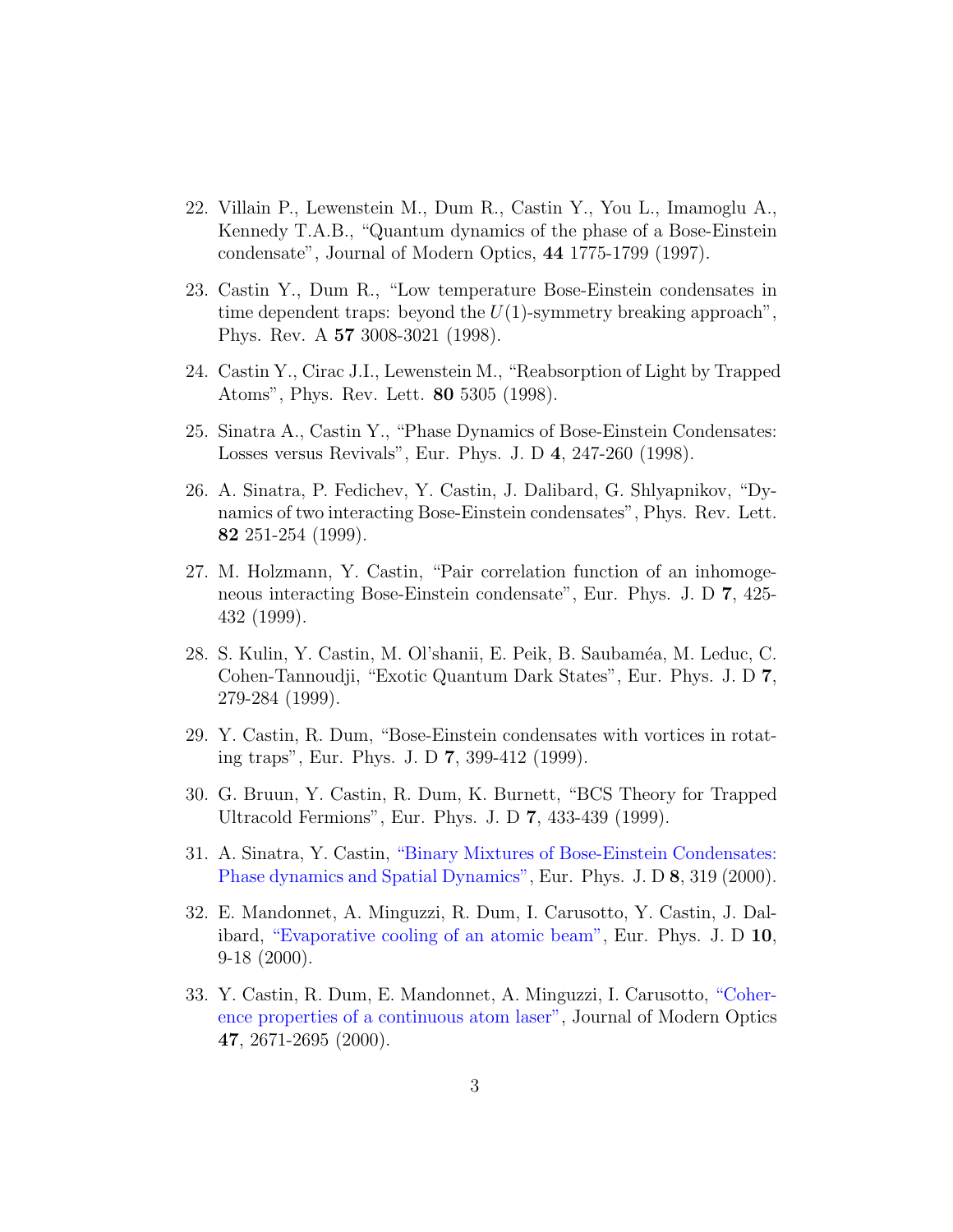- 34. A. Sinatra, Y. Castin, C. Lobo, ["A Monte Carlo formulation of the](https://hal.archives-ouvertes.fr/hal-00002454) [Bogolubov theory",](https://hal.archives-ouvertes.fr/hal-00002454) Journal of Modern Optics 47, 2629-2644 (2000).
- 35. P. Milman, Y. Castin, L. Davidovich, ["Decoherence as phase diffusion",](#page-0-0) Phys. Rev. A 61, 063803 (2000).
- 36. I. Carusotto, Y. Castin, J. Dalibard, "N [boson time dependent prob](https://hal.archives-ouvertes.fr/hal-00002090)[lem: a reformulation with stochastic wave functions",](https://hal.archives-ouvertes.fr/hal-00002090) Phys. Rev. A 63, 023606 (2001).
- 37. Y. Castin, C. Herzog, ["Bose-Einstein condensates in symmetry break](https://hal.archives-ouvertes.fr/hal-00002453)[ing states",](https://hal.archives-ouvertes.fr/hal-00002453) Comptes Rendus de l'Académie des Sciences de Paris, tome 2, série IV, 419-443 (2001).
- 38. A. Minguzzi, G. Ferrari, Y. Castin, ["Dynamic structure factor of a](https://hal.archives-ouvertes.fr/hal-01312856) [superfluid Fermi gas",](https://hal.archives-ouvertes.fr/hal-01312856) Eur. Phys. J. D 17, 49 (2001).
- 39. Alice Sinatra, Carlos Lobo, Yvan Castin, ["Classical-Field Method for](https://hal.archives-ouvertes.fr/hal-00002092) [Time Dependent Bose-Einstein Condensed Gases",](https://hal.archives-ouvertes.fr/hal-00002092) Phys. Rev. Lett. 87, 210404 (2001).
- 40. Subhasis Sinha, Yvan Castin, ["Dynamic instability of a rotating Bose-](https://hal.archives-ouvertes.fr/hal-00002093)[Einstein condensate",](https://hal.archives-ouvertes.fr/hal-00002093) Phys. Rev. Lett. 87, 190402 (2001).
- 41. I. Carusotto, Y. Castin, ["An exact stochastic field method for the in](https://hal.archives-ouvertes.fr/hal-00002094)[teracting Bose gas at thermal equilibrium",](https://hal.archives-ouvertes.fr/hal-00002094) J. Phys. B 34, 4589-4608 (2001).
- 42. L. Khaykovich, F. Schreck, G. Ferrari, T. Bourdel, J. Cubizolles, L.D. Carr, Y. Castin, C. Salomon, ["Formation of a matter-wave bright soli](https://hal.archives-ouvertes.fr/hal-00001628)[ton",](https://hal.archives-ouvertes.fr/hal-00001628) Science 296, 1290 (2002).
- 43. P. Rosenbusch, D. S. Petrov, S. Sinha, F. Chevy, V. Bretin, Y. Castin, G. Shlyapnikov, J. Dalibard, ["Critical Rotation of a Harmonically](https://hal.archives-ouvertes.fr/hal-00002249) [Trapped Bose Gas",](https://hal.archives-ouvertes.fr/hal-00002249) Phys. Rev. Lett. 88, 250403 (2002).
- 44. Alice Sinatra, Carlos Lobo, Yvan Castin, ["The truncated Wigner method](https://hal.archives-ouvertes.fr/hal-00002253) [for Bose condensed gases: limits of validity and applications",](https://hal.archives-ouvertes.fr/hal-00002253) J. Phys. B 35, 3599-3631 (2002).
- 45. L. Carr, Y. Castin, ["Dynamics of a matter-wave bright soliton in an](https://hal.archives-ouvertes.fr/hal-00002377) [expulsive potential",](https://hal.archives-ouvertes.fr/hal-00002377) Phys. Rev. A 66, 063602 (2002).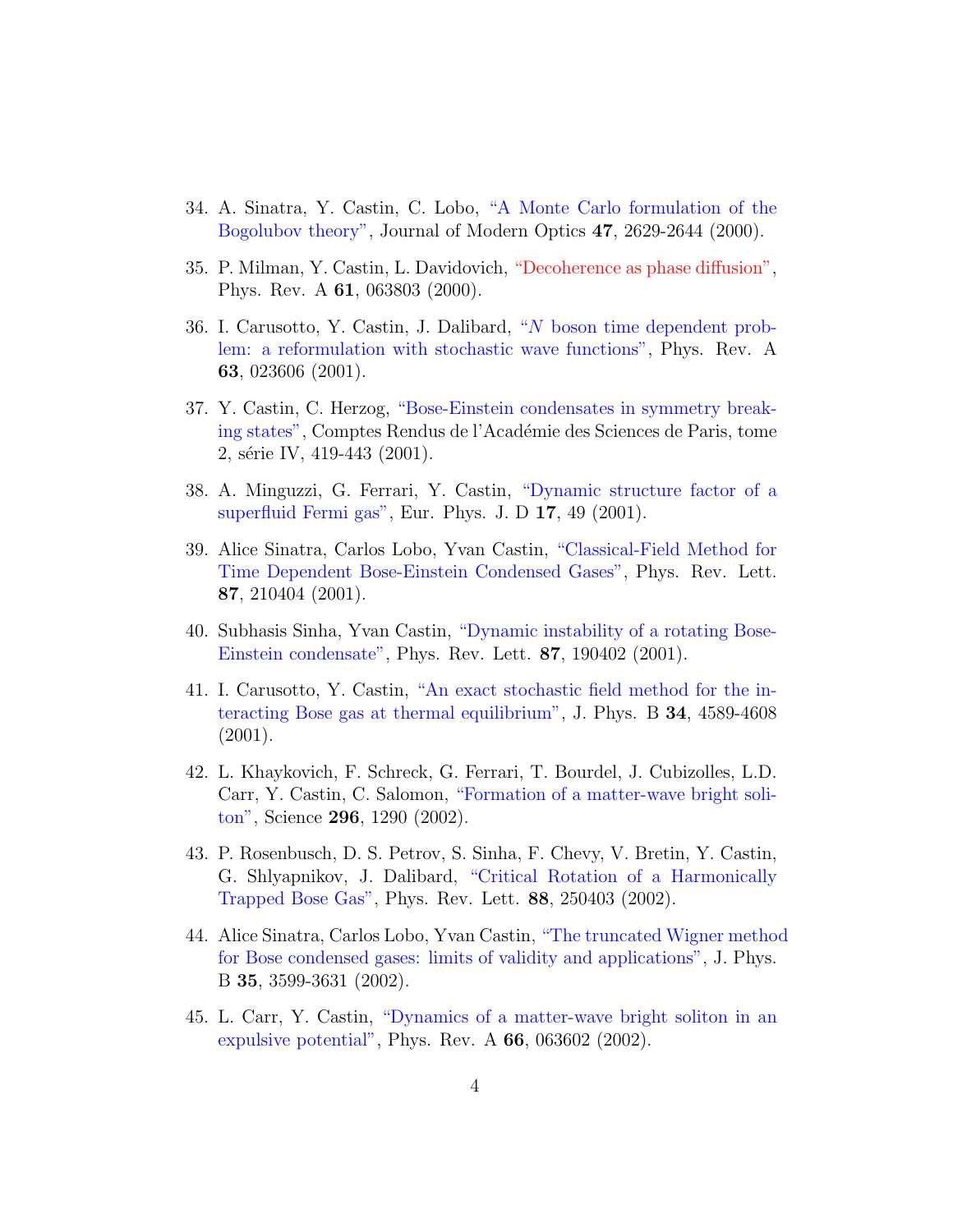- 46. Michele Modugno, Ludovic Pricoupenko, Yvan Castin, ["Bose-Einstein](https://hal.archives-ouvertes.fr/hal-00002391) [condensates with a bent vortex in rotating traps",](https://hal.archives-ouvertes.fr/hal-00002391) Eur. Phys. J. D 22, 235-257 (2003).
- 47. I. Carusotto, Y. Castin, ["Condensate statistics in one-dimensional in](https://hal.archives-ouvertes.fr/hal-00001441)[teracting Bose gases: exact results",](https://hal.archives-ouvertes.fr/hal-00001441) Phys. Rev. Lett. 90, 030401 (2003).
- 48. I. Carusotto, Y. Castin, ["Exact reformulation of the bosonic many](https://hal.archives-ouvertes.fr/hal-00001577)[body problem in terms of stochastic wavefunctions: convergence is](https://hal.archives-ouvertes.fr/hal-00001577)[sues",](https://hal.archives-ouvertes.fr/hal-00001577) Laser Physics 13, 509-516 (2003).
- 49. C. Mora, Y. Castin, ["Extension of Bogoliubov theory to quasiconden](https://hal.archives-ouvertes.fr/hal-00157445)[sates",](https://hal.archives-ouvertes.fr/hal-00157445) Phys. Rev. A 67, 053615 (2003).
- 50. I. Carusotto, Y. Castin, ["An exact reformulation of the Bose-Hubbard](https://hal.archives-ouvertes.fr/hal-00001579) [model in terms of a stochastic Gutzwiller ansatz",](https://hal.archives-ouvertes.fr/hal-00001579) New J. Phys. 5, 91 (2003).
- 51. Carlos Lobo, Alice Sinatra, Yvan Castin, ["Vortex Lattice Formation in](https://hal.archives-ouvertes.fr/hal-00002442) [Bose-Einstein Condensates",](https://hal.archives-ouvertes.fr/hal-00002442) Phys. Rev. Lett. 92, 020403 (2004).
- 52. I. Carusotto, Y. Castin, ["Superfluidity of the 1D Bose gas",](https://hal.archives-ouvertes.fr/hal-00000886) C. R. Physique 5, 107-127 (2004).
- 53. L. Pricoupenko, Y. Castin, ["One particle in a box: The simplest model](https://hal.archives-ouvertes.fr/hal-00000547) [for a Fermi gas in the unitary limit",](https://hal.archives-ouvertes.fr/hal-00000547) Phys. Rev. A  $69$ ,  $051601(R)$ (2004).
- 54. L. Carr, T. Bourdel, Y. Castin, ["Limits of sympathetic cooling of](https://hal.archives-ouvertes.fr/hal-00002441) [fermions by zero temperature bosons due to particle losses",](https://hal.archives-ouvertes.fr/hal-00002441) Phys. Rev. A 69, 033603 (2004).
- 55. L. Carr, Y. Castin, G. Shlyapnikov, ["Achieving a BCS transition in an](https://hal.archives-ouvertes.fr/hal-00002433) [atomic Fermi gas",](https://hal.archives-ouvertes.fr/hal-00002433) Phys. Rev. Lett. 92, 150404 (2004).
- 56. L. Carr, Y. Castin, ["Limits of sympathetic cooling of fermions: The](https://hal.archives-ouvertes.fr/hal-00002432) [role of the heat capacity of the coolant",](https://hal.archives-ouvertes.fr/hal-00002432) Phys. Rev. A 69, 043611 (2004).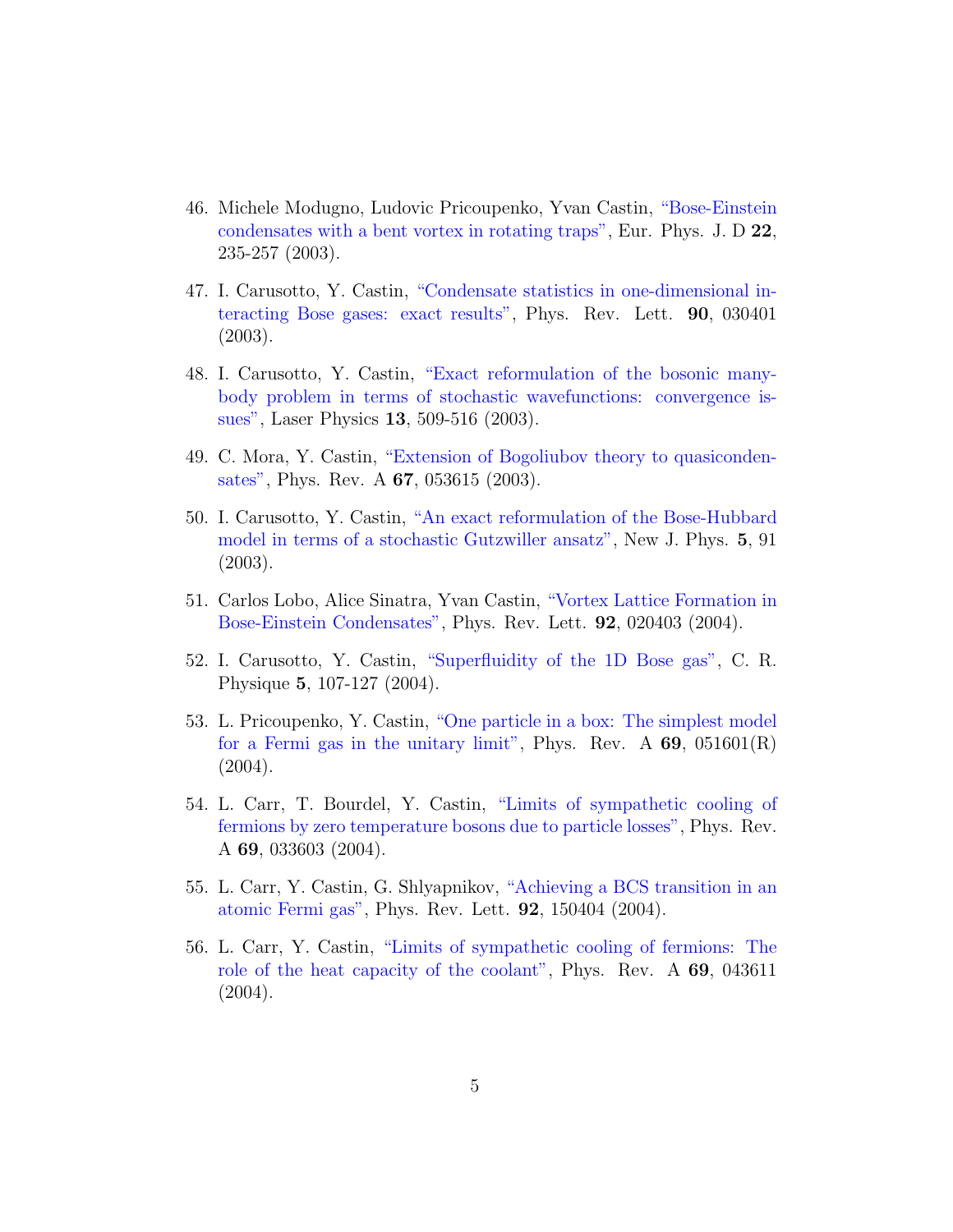- 57. Y. Castin, I. Carusotto, ["Coherence and correlation properties of a](https://hal.archives-ouvertes.fr/hal-00001419) [one-dimensional attractive Fermi gas",](https://hal.archives-ouvertes.fr/hal-00001419) Optics Communications 243, 81-106 (2004).
- 58. Y. Castin, ["Exact scaling transform for a unitary quantum gas in a](https://hal.archives-ouvertes.fr/hal-00001653) [time dependent harmonic potential",](https://hal.archives-ouvertes.fr/hal-00001653) Comptes Rendus Physique 5, 407 (2004).
- 59. I. Carusotto, Y. Castin , ["Atom interferometric detection of the pairing](https://hal.archives-ouvertes.fr/hal-00003207) [order parameter in a Fermi gas",](https://hal.archives-ouvertes.fr/hal-00003207) Phys. Rev. Lett. 94, 223202 (2005).
- 60. U. Gavish, Y. Castin, ["Matterwave localization in disordered cold atom](https://hal.archives-ouvertes.fr/hal-00008964) [lattices",](https://hal.archives-ouvertes.fr/hal-00008964) Phys. Rev. Lett. 95, 020401 (2005).
- 61. C. Lobo, Y. Castin, ["The non-classical scissors mode of a vortex lattice](https://hal.archives-ouvertes.fr/hal-00005447) [in a Bose-Einstein condensate",](https://hal.archives-ouvertes.fr/hal-00005447) Phys. Rev. A 72, 043606 (2005).
- 62. A. Montina, Y. Castin, ["Exact BCS stochastic schemes for a time de](https://hal.archives-ouvertes.fr/hal-00008477)[pendent many-body fermionic system",](https://hal.archives-ouvertes.fr/hal-00008477) Phys. Rev. A 73, 013618 (2006).
- 63. Y. Castin, Z. Hadzibabic, S. Stock, J. Dalibard, S. Stringari, ["Quan](https://hal.archives-ouvertes.fr/hal-00013658)[tized vortices in the ideal Bose gas: A physical realization of random](https://hal.archives-ouvertes.fr/hal-00013658) [polynomials",](https://hal.archives-ouvertes.fr/hal-00013658) Phys. Rev. Lett. 96, 040405 (2006).
- 64. G. Tonini, F. Werner, Y. Castin, ["Formation of a vortex lattice in a](https://hal.archives-ouvertes.fr/hal-00004798) [rotating BCS Fermi gas",](https://hal.archives-ouvertes.fr/hal-00004798) Eur. Phys. J. D 39, 283 (2006).
- 65. P. Massignan, Y. Castin, ["Three-dimensional strong localization of](https://hal.archives-ouvertes.fr/hal-00022452) [matter waves by scattering from atoms in a lattice with a confinement](https://hal.archives-ouvertes.fr/hal-00022452)[induced resonance",](https://hal.archives-ouvertes.fr/hal-00022452) Phys. Rev. A 74, 013616 (2006).
- 66. F. Werner, Y. Castin, ["Unitary Quantum Three-Body Problem in a](https://hal.archives-ouvertes.fr/hal-00007574) [Harmonic Trap",](https://hal.archives-ouvertes.fr/hal-00007574) Phys. Rev. Lett. 97, 150401 (2006).
- 67. F. Werner, Y. Castin, ["Unitary gas in an isotropic harmonic trap: Sym](https://hal.archives-ouvertes.fr/hal-00088162)[metry properties and applications",](https://hal.archives-ouvertes.fr/hal-00088162) Phys. Rev. A 74, 053604 (2006).
- 68. A. Sinatra, Y. Castin, E. Witkowska, ["Nondiffusive phase spreading of](https://hal.archives-ouvertes.fr/hal-00109021) [a Bose-Einstein condensate at finite temperature",](https://hal.archives-ouvertes.fr/hal-00109021) Phys. Rev. A 75, 033616 (2007).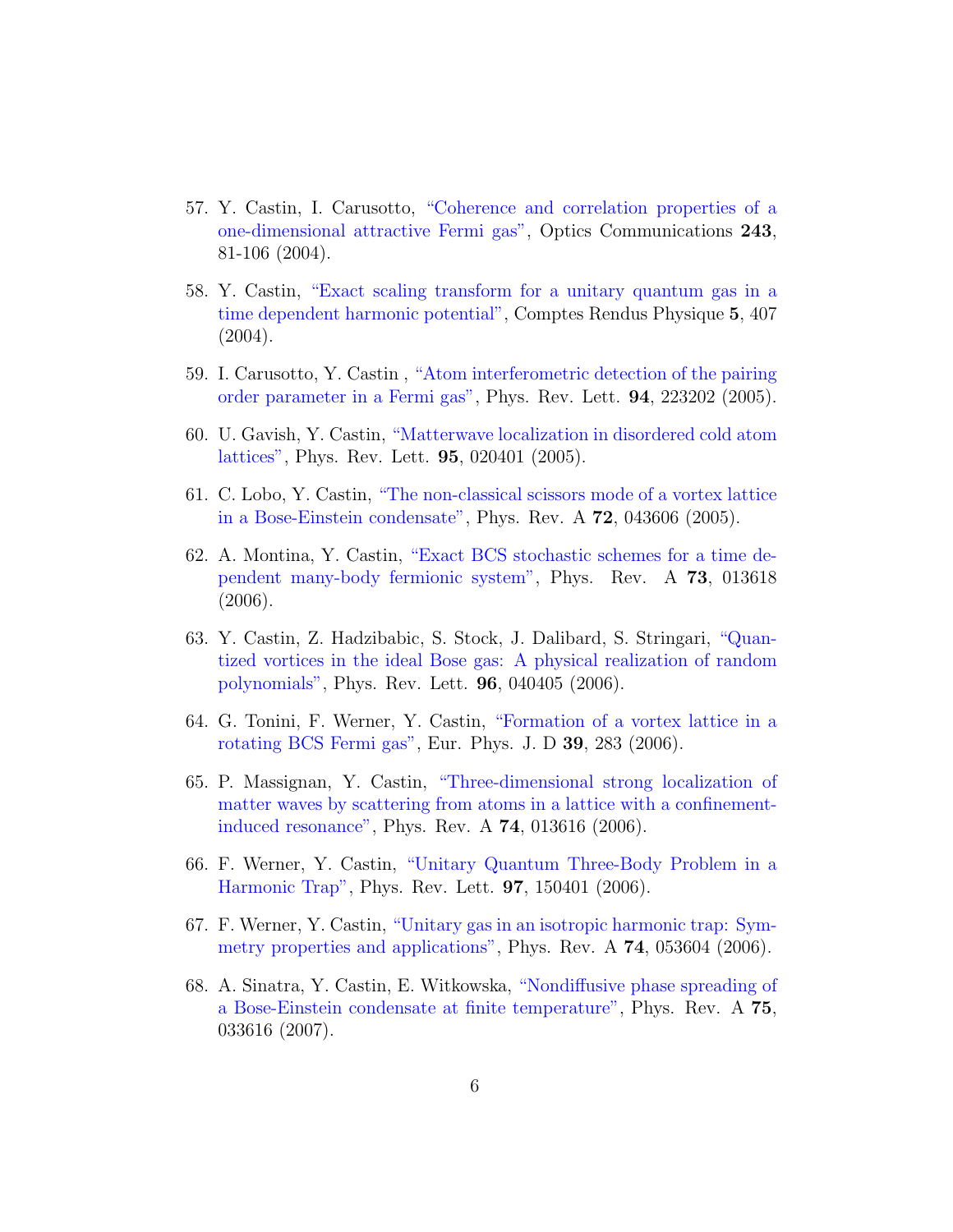- 69. L. Giorgetti, I. Carusotto, Y. Castin, ["Semiclassical field method for](https://hal.archives-ouvertes.fr/hal-00145190) [the equilibrium Bose gas and application to thermal vortices in two](https://hal.archives-ouvertes.fr/hal-00145190) [dimensions",](https://hal.archives-ouvertes.fr/hal-00145190) Phys. Rev. A 76, 013613 (2007).
- 70. L. Pricoupenko, Y. Castin, ["Three fermions in a box at the unitary](https://hal.archives-ouvertes.fr/hal-00145589) [limit: universality in a lattice model",](https://hal.archives-ouvertes.fr/hal-00145589) J. Phys. A 40, 12863 (2007).
- 71. M. Jona-Lasinio, L. Pricoupenko, Y. Castin, ["Three fully polarized](https://hal.archives-ouvertes.fr/hal-00166351) fermions close to a p[-wave Feshbach resonance",](https://hal.archives-ouvertes.fr/hal-00166351) Phys. Rev. A 77, 043611 (2008).
- 72. Yun Li, Y. Castin, A. Sinatra, ["Optimum spin-squeezing in Bose-](https://hal.archives-ouvertes.fr/hal-00202464)[Einstein condensates with particle losses",](https://hal.archives-ouvertes.fr/hal-00202464) Phys. Rev. Lett. 100, 210401 (2008).
- 73. A. Sinatra, Y. Castin, ["Genuine phase diffusion of a Bose-Einstein](https://hal.archives-ouvertes.fr/hal-00310488) [condensate in the microcanonical ensemble: A classical field study",](https://hal.archives-ouvertes.fr/hal-00310488) Phys. Rev. A 78, 053615 (2008).
- 74. C. Weiss, Y. Castin, ["Creation and detection of a mesoscopic gas in](https://hal.archives-ouvertes.fr/hal-00289431) [a non-local quantum superposition",](https://hal.archives-ouvertes.fr/hal-00289431) Phys. Rev. Lett. 102, 010403 (2009).
- 75. Y. Castin, ["Internal structure of a quantum soliton and classical exci](https://hal.archives-ouvertes.fr/hal-00296633)[tations due to trap opening",](https://hal.archives-ouvertes.fr/hal-00296633) Eur. Phys. J. B  $68$ ,  $317$  (2009).
- 76. F. Werner, L. Tarruell, Y. Castin, ["Number of closed-channel molecules](https://hal.archives-ouvertes.fr/hal-00292255) [in the BEC-BCS crossover",](https://hal.archives-ouvertes.fr/hal-00292255) Eur. Phys. J. B 68, 401 (2009).
- 77. C. Mora, Y. Castin, ["Ground state energy of the two-dimensional](https://hal.archives-ouvertes.fr/hal-00384876) [weakly interacting Bose gas: First correction beyond Bogoliubov the](https://hal.archives-ouvertes.fr/hal-00384876)[ory",](https://hal.archives-ouvertes.fr/hal-00384876) Phys. Rev. Lett. 102, 180404 (2009).
- 78. M. Antezza, Y. Castin, ["Fano-Hopfield model and photonic band gaps](https://hal.archives-ouvertes.fr/hal-00406429) [for an arbitrary atomic lattice",](https://hal.archives-ouvertes.fr/hal-00406429) Phys. Rev. A 80, 013816 (2009).
- 79. A. Sinatra, Y. Castin, E. Witkowska, ["Coherence time of a Bose-](https://hal.archives-ouvertes.fr/hal-00402158)[Einstein condensate",](https://hal.archives-ouvertes.fr/hal-00402158) Phys. Rev. A. 80, 033614 (2009).
- 80. M. Antezza, Y. Castin, ["Spectrum of Light in a Quantum Fluctuating](https://hal.archives-ouvertes.fr/hal-00365761) [Periodic Structure",](https://hal.archives-ouvertes.fr/hal-00365761) Phys. Rev. Lett. 103, 123903 (2009).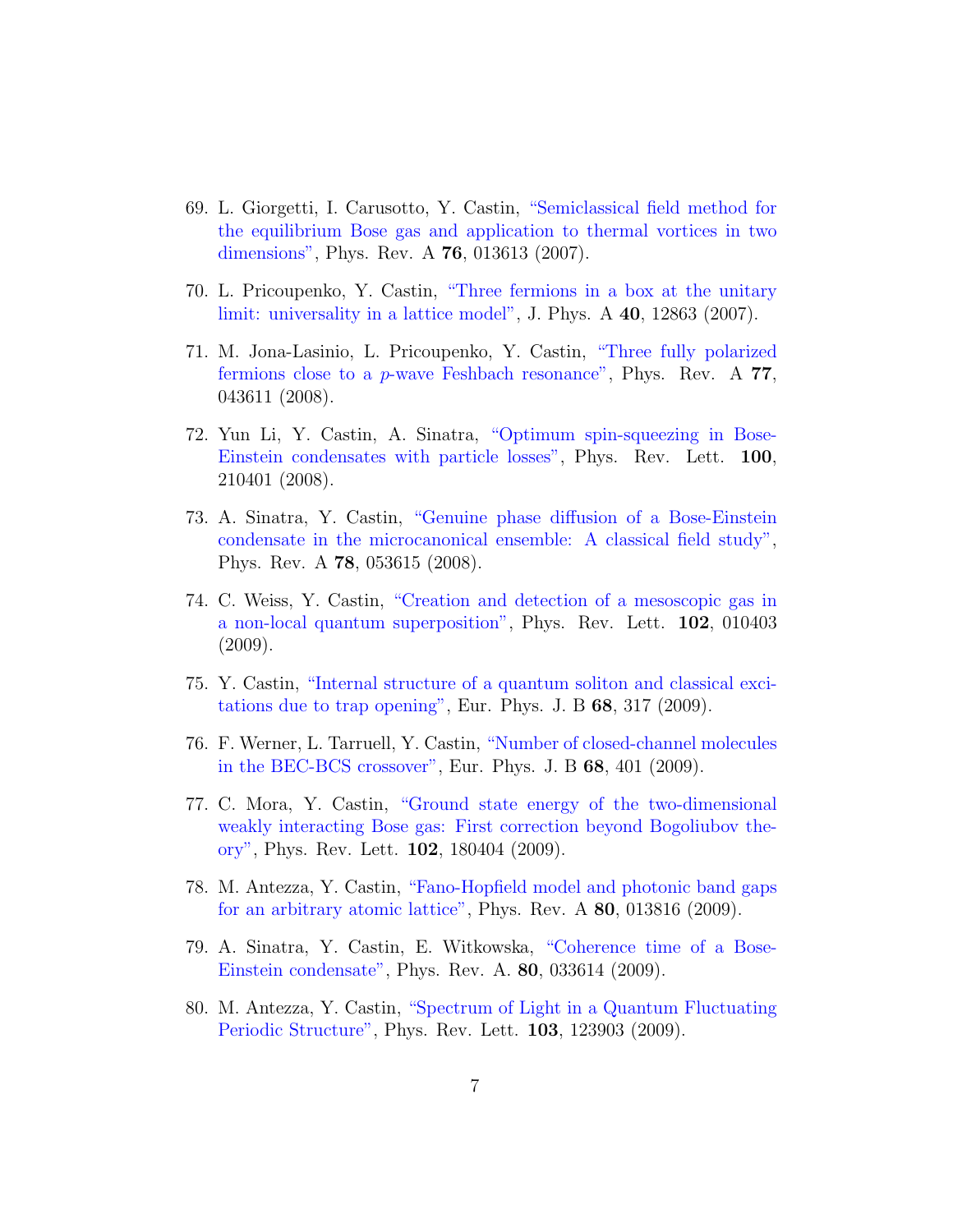- 81. A. Sinatra, Y. Castin, Yun Li, ["Particle number fluctuations in a cloven](https://hal.archives-ouvertes.fr/hal-00460982) [trapped Bose gas at finite temperature",](https://hal.archives-ouvertes.fr/hal-00460982) Phys. Rev. A 81, 053623 (2010).
- 82. F. Gerbier, Y. Castin, ["Heating rates for an atom in a far-detuned](https://hal.archives-ouvertes.fr/hal-00460263) [optical lattice",](https://hal.archives-ouvertes.fr/hal-00460263) Phys. Rev. A 82, 013615 (2010).
- 83. M. Antezza, Y. Castin, D. Hutchinson, ["Quantitative study of two](https://hal.archives-ouvertes.fr/hal-00494324)[and three-dimensional strong localization of matter waves by atomic](https://hal.archives-ouvertes.fr/hal-00494324) [scatterers",](https://hal.archives-ouvertes.fr/hal-00494324) Phys. Rev. A 82, 043602 (2010).
- 84. Y. Castin, C. Mora, L. Pricoupenko, ["Four-Body Efimov Effect for](https://hal.archives-ouvertes.fr/hal-00494915) [Three Fermions and a Lighter Particle",](https://hal.archives-ouvertes.fr/hal-00494915) Phys. Rev. Lett. 105, 223201 (2010).
- 85. C. Mora, Y. Castin, L. Pricoupenko, ["Integral equations for the four](https://hal.archives-ouvertes.fr/hal-00555512)[body problem",](https://hal.archives-ouvertes.fr/hal-00555512) Comptes Rendus Physique 12, 71 (2011).
- 86. Y. Castin, F. Werner, ["Single-particle momentum distribution of an](https://hal.archives-ouvertes.fr/hal-00580078) [Efimov trimer",](https://hal.archives-ouvertes.fr/hal-00580078) Phys. Rev. A 83, 063614 (2011).
- 87. A. Sinatra, E. Witkowska, J.-C. Dornstetter, Yun Li, Y. Castin, ["Limit](https://hal.archives-ouvertes.fr/hal-00584722) [of Spin Squeezing in Finite Temperature Bose-Einstein Condensates",](https://hal.archives-ouvertes.fr/hal-00584722) Phys. Rev. Lett. 107, 060404 (2011).
- 88. I. Carusotto, Y. Castin, ["Non-equilibrium and local detection of the](https://hal.archives-ouvertes.fr/hal-00575031) [normal fraction of a trapped two-dimensional Bose gas",](https://hal.archives-ouvertes.fr/hal-00575031) Phys. Rev. A 84, 053637 (2011)
- 89. Y. Castin, E. Tignone, ["Trimers in the resonant \(2+1\)-fermion prob](https://hal.archives-ouvertes.fr/hal-00607657)[lem on a narrow Feshbach resonance: Crossover from Efimovian to](https://hal.archives-ouvertes.fr/hal-00607657) [hydrogenoid spectrum",](https://hal.archives-ouvertes.fr/hal-00607657) Phys. Rev. A 84, 062704 (2011).
- 90. A. Sinatra, J.-C. Dornstetter, Y. Castin, ["Spin squeezing in Bose-](https://hal.archives-ouvertes.fr/hal-00621279)[Einstein condensates: Limits imposed by decoherence and non-zero](https://hal.archives-ouvertes.fr/hal-00621279) [temperature",](https://hal.archives-ouvertes.fr/hal-00621279) Front. Phys. 7, 86 (2012).
- 91. A. Sinatra, E. Witkowska, Y. Castin, ["Spin squeezing in finite temper](https://hal.archives-ouvertes.fr/hal-00652808)[ature Bose-Einstein condensates: Scaling with the system size",](https://hal.archives-ouvertes.fr/hal-00652808) Eur. Phys. J. Special Topics 203, 87 (2012).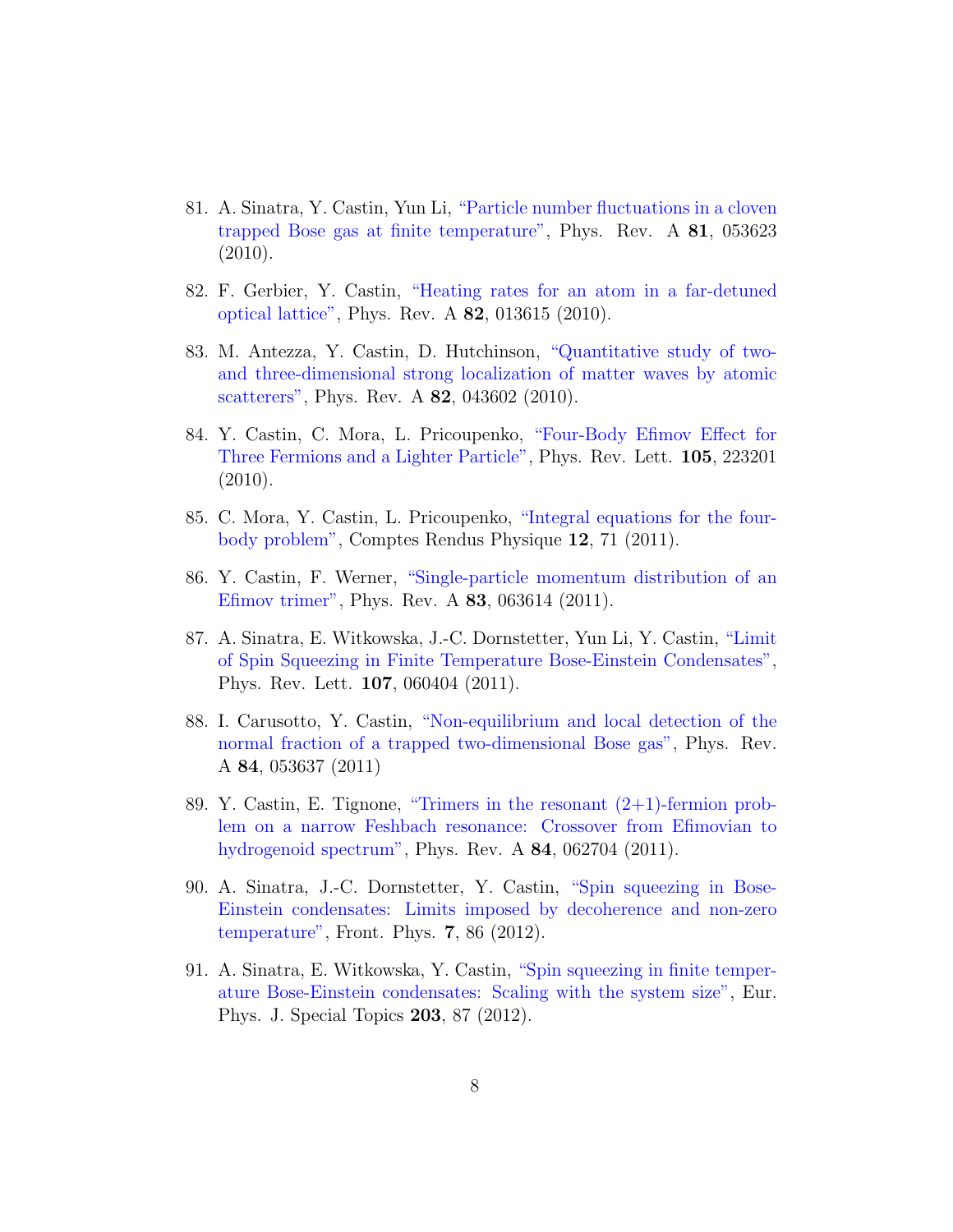- 92. C. Trefzger, Y. Castin, ["Impurity in a Fermi sea on a narrow Fesh](https://hal.archives-ouvertes.fr/hal-01312796)[bach resonance: A variational study of the polaronic and dimeronic](https://hal.archives-ouvertes.fr/hal-01312796) [branches",](https://hal.archives-ouvertes.fr/hal-01312796) Phys. Rev. A 85, 053612 (2012).
- 93. F. Werner, Y. Castin, ["General relations for quantum gases in two](https://hal.archives-ouvertes.fr/hal-00687524) [and three dimensions: Two-component fermions",](https://hal.archives-ouvertes.fr/hal-00687524) Phys. Rev. A 86, 013626 (2012).
- 94. C. Weiss, Y. Castin, ["Elastic scattering of a quantum matter-wave](https://hal.archives-ouvertes.fr/hal-00721564) [bright soliton on a barrier",](https://hal.archives-ouvertes.fr/hal-00721564) J. Phys. A: Math. Theor. 45, 455306 (2012).
- 95. F. Werner, Y. Castin, ["General relations for quantum gases in two and](https://hal.archives-ouvertes.fr/hal-00739099) [three dimensions. II. Bosons and mixtures",](https://hal.archives-ouvertes.fr/hal-00739099) Phys. Rev. A 86, 053633 (2012).
- 96. C. Trefzger, Y. Castin, ["Polaron residue and spatial structure in a](https://hal.archives-ouvertes.fr/hal-00747260) [Fermi gas",](https://hal.archives-ouvertes.fr/hal-00747260) EPL 101, 30006 (2013).
- 97. Y. Castin, F. Werner, "Le troisième coefficient du viriel du gaz de Bose [unitaire",](https://hal.archives-ouvertes.fr/hal-00768515) Rev. can. phys. 91, 382 (2013).
- 98. A. Sinatra, Y. Castin, E. Witkowska, ["Limit of spin squeezing in trapped](https://hal.archives-ouvertes.fr/hal-00796178) [Bose-Einstein condensates",](https://hal.archives-ouvertes.fr/hal-00796178) EPL 102, 40001 (2013).
- 99. M. Antezza, Y. Castin, ["Photonic band gap in an imperfect atomic](https://hal.archives-ouvertes.fr/hal-00818327) [diamond lattice: Penetration depth and effects of finite size and vacan](https://hal.archives-ouvertes.fr/hal-00818327)[cies",](https://hal.archives-ouvertes.fr/hal-00818327) Phys. Rev. A 88, 033844 (2013).
- 100. H. Kurkjian, Y. Castin, A. Sinatra, ["Phase operators and blurring time](https://hal.archives-ouvertes.fr/hal-00848700) [of a pair-condensed Fermi gas",](https://hal.archives-ouvertes.fr/hal-00848700) Phys. Rev. A 88, 063623 (2013).
- 101. C. Trefzger, Y. Castin, ["Energy, decay rate, and effective masses for a](https://hal.archives-ouvertes.fr/hal-00847562) [moving polaron in a Fermi sea: Explicit results in the weakly attractive](https://hal.archives-ouvertes.fr/hal-00847562) [limit",](https://hal.archives-ouvertes.fr/hal-00847562) EPL 104, 50005 (2013).
- 102. C. Herzog, M. Olshanii, Y. Castin, ["Une transition liquide-gaz pour des](https://hal.archives-ouvertes.fr/hal-00904756) [bosons en interaction attractive `a une dimension",](https://hal.archives-ouvertes.fr/hal-00904756) Comptes Rendus Physique 15, 285 (2014).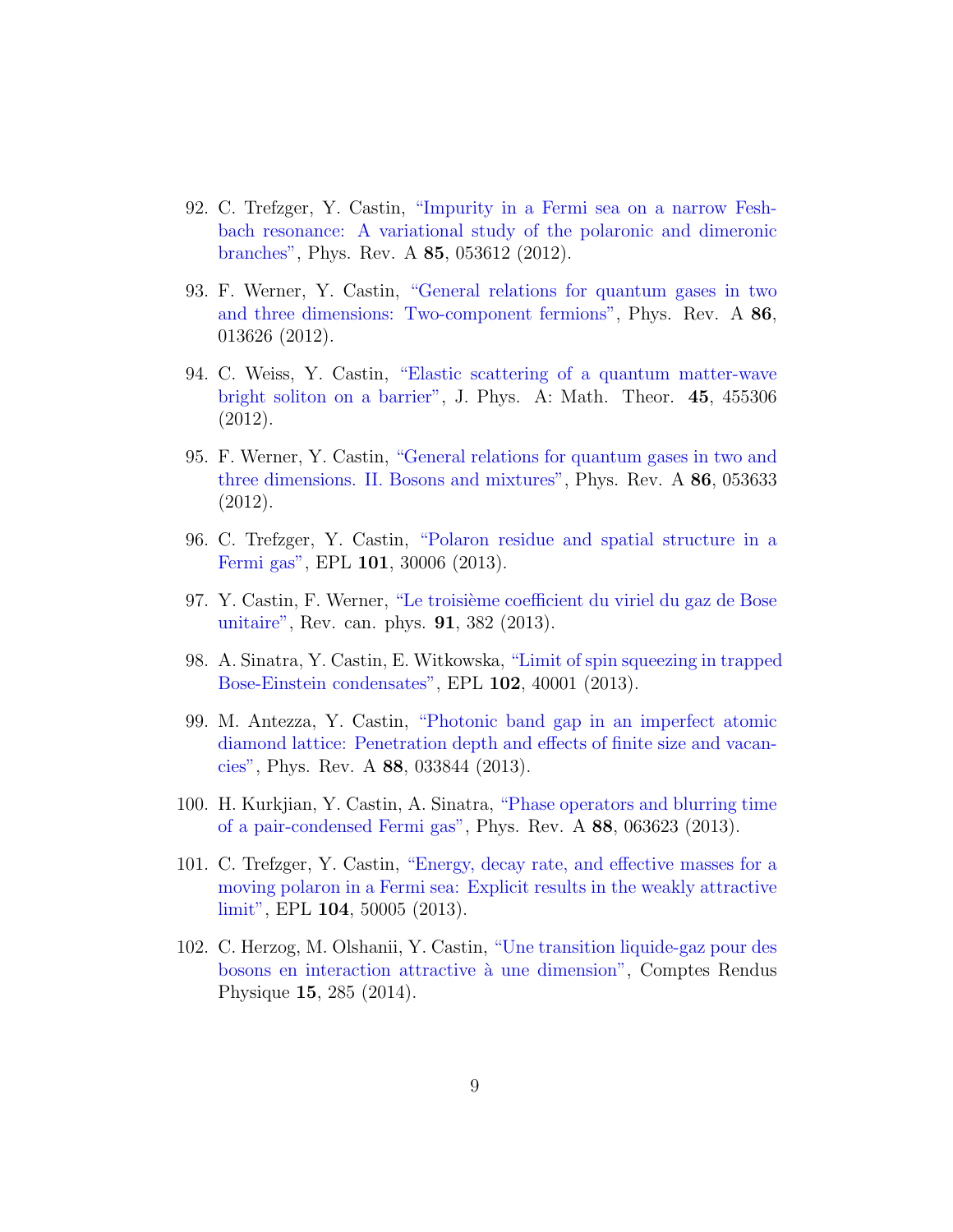- 103. C. Trefzger, Y. Castin ["Self-energy of an impurity in an ideal Fermi gas](https://hal.archives-ouvertes.fr/hal-00995768) [to second order in the interaction strength",](https://hal.archives-ouvertes.fr/hal-00995768) Phys. Rev. A 90, 033619 (2014).
- 104. Chao Gao, Shimpei Endo, Y. Castin, ["The third virial coefficient of a](https://hal.archives-ouvertes.fr/hal-01078973) [two-component unitary Fermi gas across an Efimov-effect threshold",](https://hal.archives-ouvertes.fr/hal-01078973) EPL 109, 16003 (2015).
- 105. Y. Castin, I. Ferrier-Barbut, C. Salomon, ["La vitesse critique de Lan](https://hal.archives-ouvertes.fr/hal-01053706)[dau d'une particule dans un superfluide de fermions",](https://hal.archives-ouvertes.fr/hal-01053706) Comptes Rendus Physique 16, 241 (2015) [doi : 10.1016/j.crhy.2015.01.005].
- 106. Shimpei Endo, Y. Castin, ["Absence of a four-body Efimov effect in the](https://hal.archives-ouvertes.fr/hal-01178707) [2+2 fermionic problem",](https://hal.archives-ouvertes.fr/hal-01178707) Phys. Rev. A 92, 053624 (2015).
- 107. H. Kurkjian, Y. Castin, A. Sinatra, ["Concavity of the collective exci](https://hal.archives-ouvertes.fr/hal-01228798)[tation branch of a Fermi gas in the BEC-BCS crossover",](https://hal.archives-ouvertes.fr/hal-01228798) Phys. Rev. A 93, 013623 (2016).
- 108. H. Kurkjian, Y. Castin, A. Sinatra, ["Brouillage thermique d'un gaz](https://hal.archives-ouvertes.fr/hal-01118346) cohérent de fermions", Comptes Rendus Physique 17, 789 (2016) [\[libre](http://authors.elsevier.com/sd/article/S1631070516000062) accès, doi :  $10.1016/j.crhy.2016.02.005$ .
- 109. S. Endo, Y. Castin, ["The interaction-sensitive states of a trapped two](https://hal.archives-ouvertes.fr/hal-01246611)[component ideal Fermi gas and application to the virial expansion of](https://hal.archives-ouvertes.fr/hal-01246611) [the unitary Fermi gas",](https://hal.archives-ouvertes.fr/hal-01246611) J. Phys. A: Math. Theor. 49, 265301 (2016).
- 110. S. Endo, Y. Castin, ["Unitary boson-boson and boson-fermion mixtures:](https://hal.archives-ouvertes.fr/hal-01350476) [third virial coefficient and three-body parameter on a narrow Feshbach](https://hal.archives-ouvertes.fr/hal-01350476) [resonance",](https://hal.archives-ouvertes.fr/hal-01350476) Eur. Phys. J. D 70, 238 (2016).
- 111. H. Kurkjian, Y. Castin, A. Sinatra, ["Landau-Khalatnikov phonon damp](https://hal.archives-ouvertes.fr/hal-01350507)[ing in strongly interacting Fermi gases",](https://hal.archives-ouvertes.fr/hal-01350507) EPL 116, 40002 (2016).
- 112. K. Paw lowski, Matteo Fadel, Philipp Treutlein, Y. Castin, A. Sinatra, ["Mesoscopic quantum superpositions in bimodal Bose-Einstein conden](https://hal.archives-ouvertes.fr/hal-01492090)[sates: decoherence and strategies to counteract it",](https://hal.archives-ouvertes.fr/hal-01492090) Phys. Rev. A 95, 063609 (2017).
- 113. H. Kurkjian, Y. Castin, A. Sinatra, ["Three-phonon and four-phonon in](https://hal.archives-ouvertes.fr/hal-01392846)[teraction processes in a pair-condensed Fermi gas",](https://hal.archives-ouvertes.fr/hal-01392846) Annalen der Physik 529, 1600352 (2017).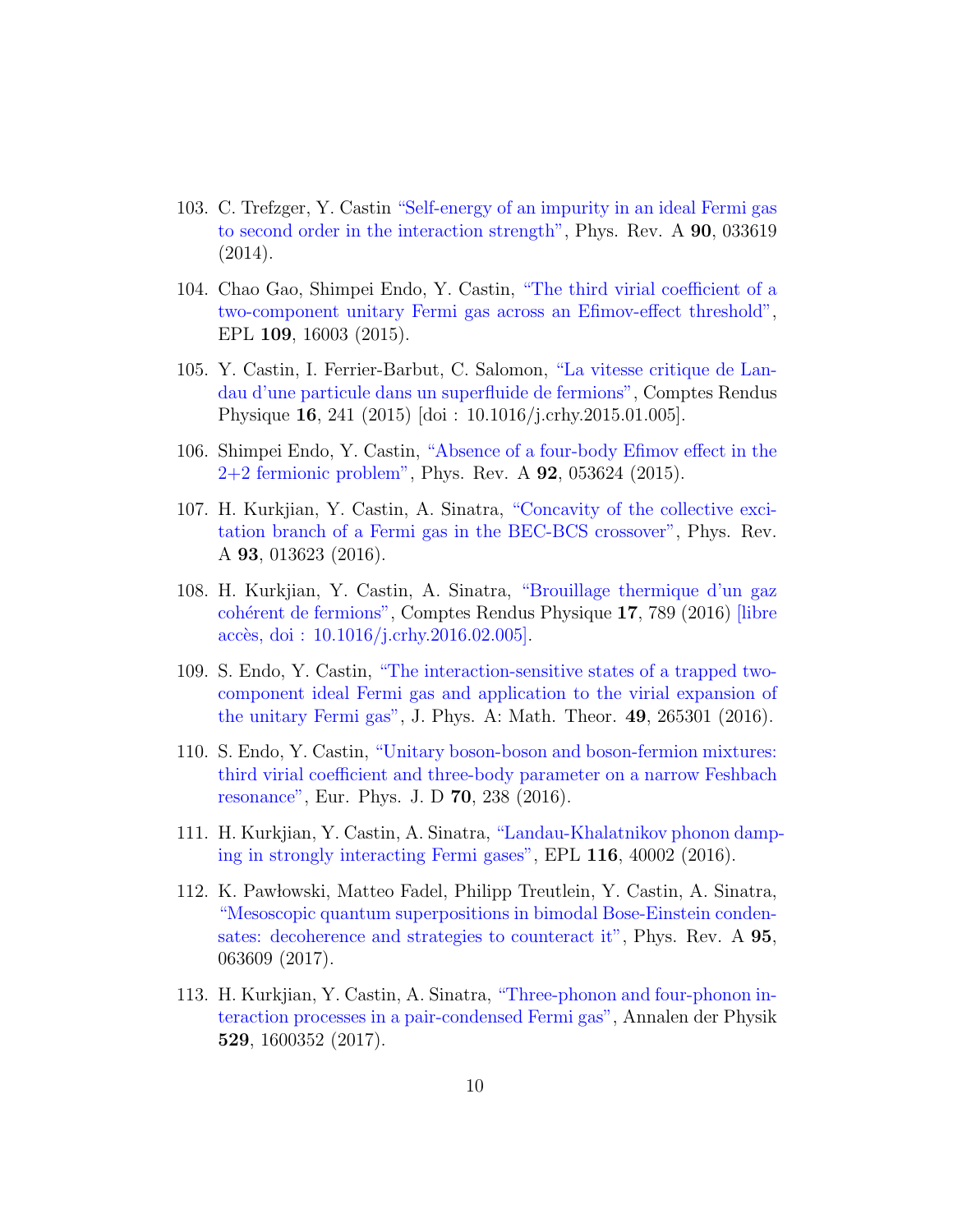- 114. Y. Castin, A. Sinatra, H. Kurkjian, ["Landau phonon-roton theory re](https://hal.archives-ouvertes.fr/hal-01570314)visited for superfluid  ${}^{4}$ [He and Fermi gases",](https://hal.archives-ouvertes.fr/hal-01570314) Phys. Rev. Lett. 119, 260402 (2017).
- 115. Y. Castin, A. Sinatra, "Temps de cohérence d'un condensat de Bose-Einstein dans un gaz isolé harmoniquement piégé", Comptes Rendus Physique 19, 316 (2018) [libre accès, doi : 10.1016/j.crhy.2018.04.001].
- 116. Y. Castin, "Étalement de la phase et cohérence temporelle d'un gaz de fermions condensé par paires à basse température", Comptes Rendus Physique 20, 540 (2019) [libre accès, doi : 10.1016/j.crhy.2019.01.003].
- 117. H. Kurkjian, S.N. Klimin, J. Tempere, Y. Castin, ["Pair-Breaking Col](https://hal.archives-ouvertes.fr/hal-01782342)[lective Branch in BCS Superconductors and Superfluid Fermi Gases",](https://hal.archives-ouvertes.fr/hal-01782342) Phys. Rev. Lett. 122, 093403 (2019).
- 118. Y. Castin, A. Sinatra, H. Kurkjian, ["Erratum: Landau phonon-roton](https://hal.archives-ouvertes.fr/hal-02396919) theory revisited for superfluid <sup>4</sup>[He and Fermi gases \[Phys. Rev. Lett.](https://hal.archives-ouvertes.fr/hal-02396919) [119, 260402 \(2017\)\]",](https://hal.archives-ouvertes.fr/hal-02396919) Phys. Rev. Lett. 123, 239904(E) (2019).
- 119. Y. Castin, H. Kurkjian, ["Branche d'excitation collective du continuum](https://hal.archives-ouvertes.fr/hal-02196152) dans les gaz de fermions condensés par paires : étude analytique et lois  $d'$ échelle, Comptes Rendus Physique 21, 253 (2020) [libre accès, doi :  $10.5802$ /crphys.1.
- 120. Y. Castin, ["Spectroscopie de Bragg et mode du continuum de paire](https://hal.archives-ouvertes.fr/hal-02377014) [bris´ee dans un gaz de fermions superfluide",](https://hal.archives-ouvertes.fr/hal-02377014) Comptes Rendus Physique **21**, 203 (2020) [libre accès, doi :  $10.5802 / \text{crphys.}33$ ].
- 121. Y. Castin, ["Marche au hasard d'une quasi-particule massive dans le](https://hal.archives-ouvertes.fr/hal-02895083) gaz de phonons d'un superfluide à très basse température", Comptes Rendus Physique  $21,571$  (2020) [libre accès, doi :  $10.5802$ /crphys.37].
- 122. A. Serafin, Y. Castin, M. Fadel, P. Treutlein, A. Sinatra, "Étude théorique de la compression de spin nucléaire par mesure quantique non destruc[tive en continu",](https://hal.archives-ouvertes.fr/hal-03083577) Comptes Rendus Physique  $22$ , 1-35 (2021) [libre accès, doi :  $10.5802 / \text{crphys}.71$ .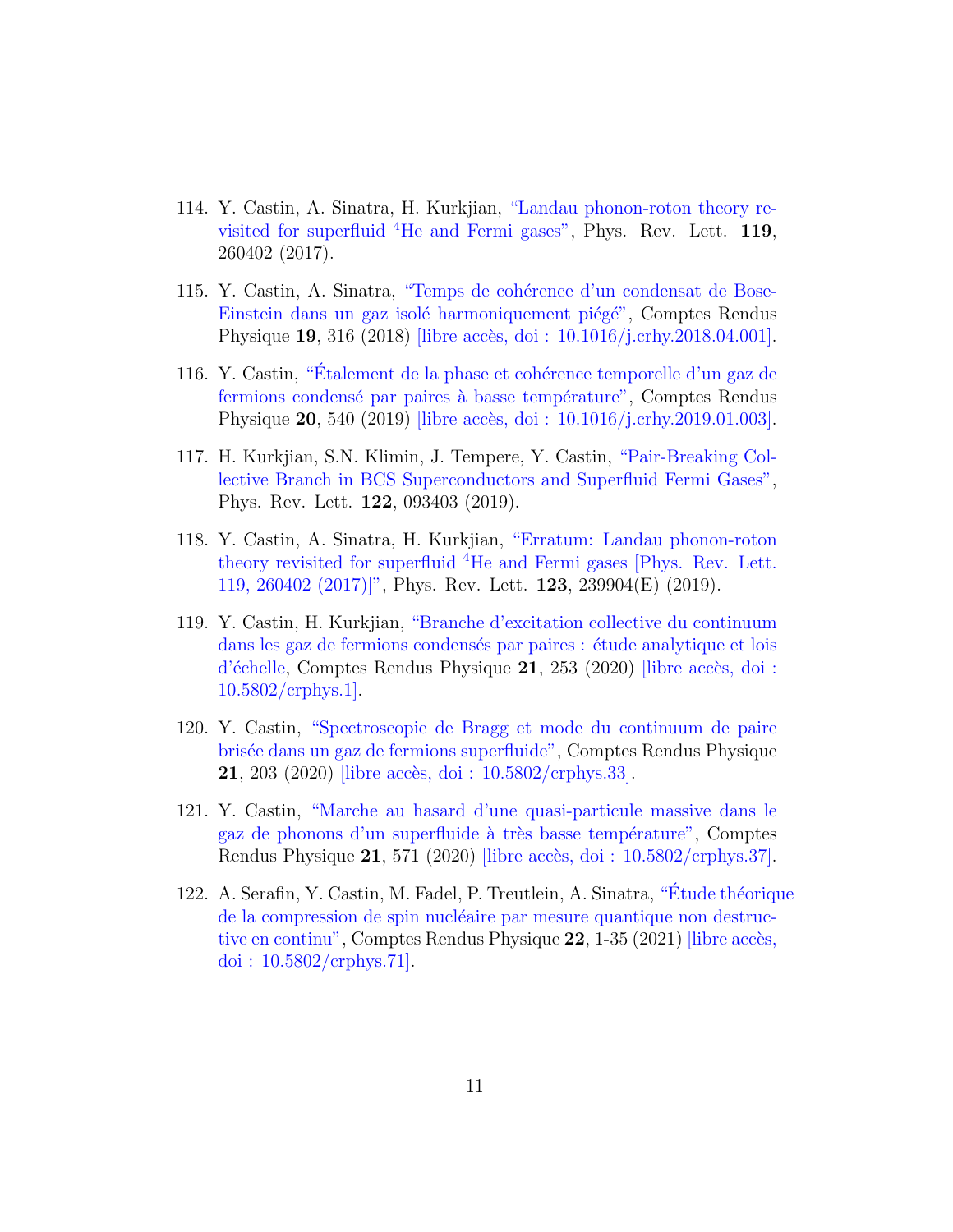# 2 Actes de congrès ou d'écoles d'été, chapitres de livres

- 123. Castin Y., Mølmer K., Dalibard J., Cohen-Tannoudji C., in Laser Spectroscopy IX, Feld M., Mooradian A. et Thomas J. édit., "New Physical Mechanisms in Laser Cooling."
- 124. Dalibard J., Arimondo E., Aspect A., Castin Y., Cohen-Tannoudji C., Kaiser R., Mølmer K., Salomon C., Vansteenkiste N., "Deceleration and cooling of neutral atoms using lasers", Annales de physique 15, 25-30 (1990).
- 125. Castin Y., Dalibard J., Cohen-Tannoudji C., in Proceedings of the LIKE workshop, mai 1990, Moi L. édit., "The Limits of Sisyphus Cooling."
- 126. Dalibard J., Castin Y., dans les comptes-rendus de l'Ecole Interna- ´ tionale de Physique "Enrico Fermi", CXX Course "Frontiers in laser spectroscopy", juin-juillet 1992, Hänsch T.W. et Inguscio M. édit., "Laser Cooling from the Semi-Classical to the Quantum Regime."
- 127. Castin Y., Dalibard J., Mølmer K., in Proceedings of the thirteenth international conference on atomic physics (ICAP XIII); Walther H., Hänsch T.W., Neizert B. édit., A.I.P. 1993, " A Wave Function approach to dissipative processes."
- 128. Castin Y., Berg-Sørensen K., Mølmer K., Dalibard J., in Fundamental of Quantum Optics, LNIP 420, Ehlothzky F. édit., Springer-Verlag 1993, "Multidimensional Laser Cooling: quantum approaches."
- 129. Castin Y., Dalibard J., Cohen-Tannoudji C., Bose-Einstein Condensation (BEC 93), Griffin A., Snoke D. W., Stringari S. édit., Cambridge University Press (1995), p. 173-201, " Laser cooling and trapping of neutral atoms."
- 130. Castin Y., Dalibard J., Cohen-Tannoudji C., Advances in Quantum Phenomena, NATO ASI Series, Beltrametti E.G., Lévy-Leblond J.-M. ´edit., Plenum Press, New York (1995), p.47-63 "Quantum effects with ultra-cold atoms."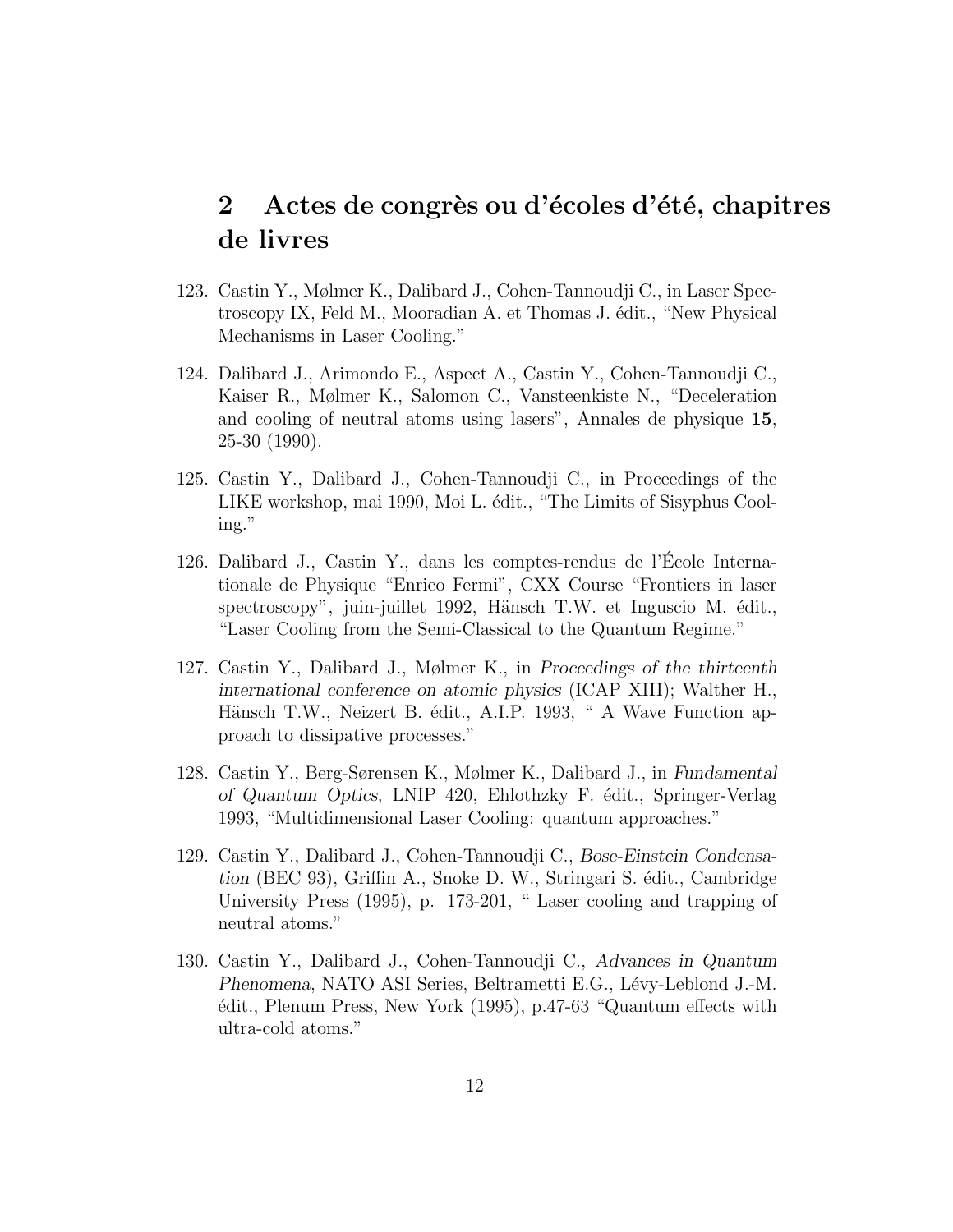- 131. Castin Y., actes de l'École d'été sur les lasers et leurs applications scientifiques et médicales (Cargèse 1994), Pocholle J.-P., Fabre C., Chavel P., Saget J.-C. édit., Les Éditions de Physique 1996, p.427-463, "Refroidissement d'atomes par laser et optique atomique."
- 132. Olshanii M., Castin Y., Dalibard J., "A model for an atom laser",p. 7, Proceedings of the 12<sup>th</sup> International Conference on Laser Spectroscopy, M. Inguscio, M. Allegrini and A. Sasso editors, World Scientific, Singapore (1996).
- 133. M. Olshanii, Y. Castin, J. Dalibard, p.575-582, "Almost Bose-Einstein Phase Transition in VSCPT Cooling", Proceedings of the International School of Physics "Enrico Fermi", Course CXXXIV, A. Aspect, W. Barletta and R. Bonifacio Eds.), IOS Press, Amsterdam, 1996.
- 134. J. Dalibard and Y. Castin, "Towards coherent atomic samples using laser cooling", Proceedings of the 15th International conference on Atomic Physics, Amsterdam 1996, H.B. van Linden van den Heuvell, J.T.M. Walraven and M.W. Reynolds editors, p. 180-191 (World Scientific, Singapore, 1997).
- 135. Boiron D. Michaud A., Lemonde P. Castin Y., Salomon S., Weyers S., Szymaniec K., Cognet L., Clairon A., Proc. of the fifth Symposium on Frequency Standards and Metrology, Woodshole, USA, éd. J. Bergquist, P. 499, 1996.
- 136. Peik E., Ben Dahan M., Bouchoule I., Castin Y. et Salomon C., "Bloch Oscillations of Atoms in an Optical Potential", Proceedings of the 15th International conference on Atomic Physics, Amsterdam 1996, J. Walraven and M. Reynolds editors (World Scientific, 1996)
- 137. Castin Y., Proceedings of the DFG meeting "Time dependent phenomenons and methods in quantum systems of physics and chemistry", "Quantum motional effects with laser cooled atoms", Würzburg (2- $4/3/1998$ ).
- 138. Y. Castin, Proceedings of the workshop "Nuclear Matter in different phases and transitions", Les Houches  $(31/3-10/4/1998)$ , p.173-192: Bose-Einstein condensation of trapped atomic gases, Kluwer Academic Publishers (Dordrecht, 1999).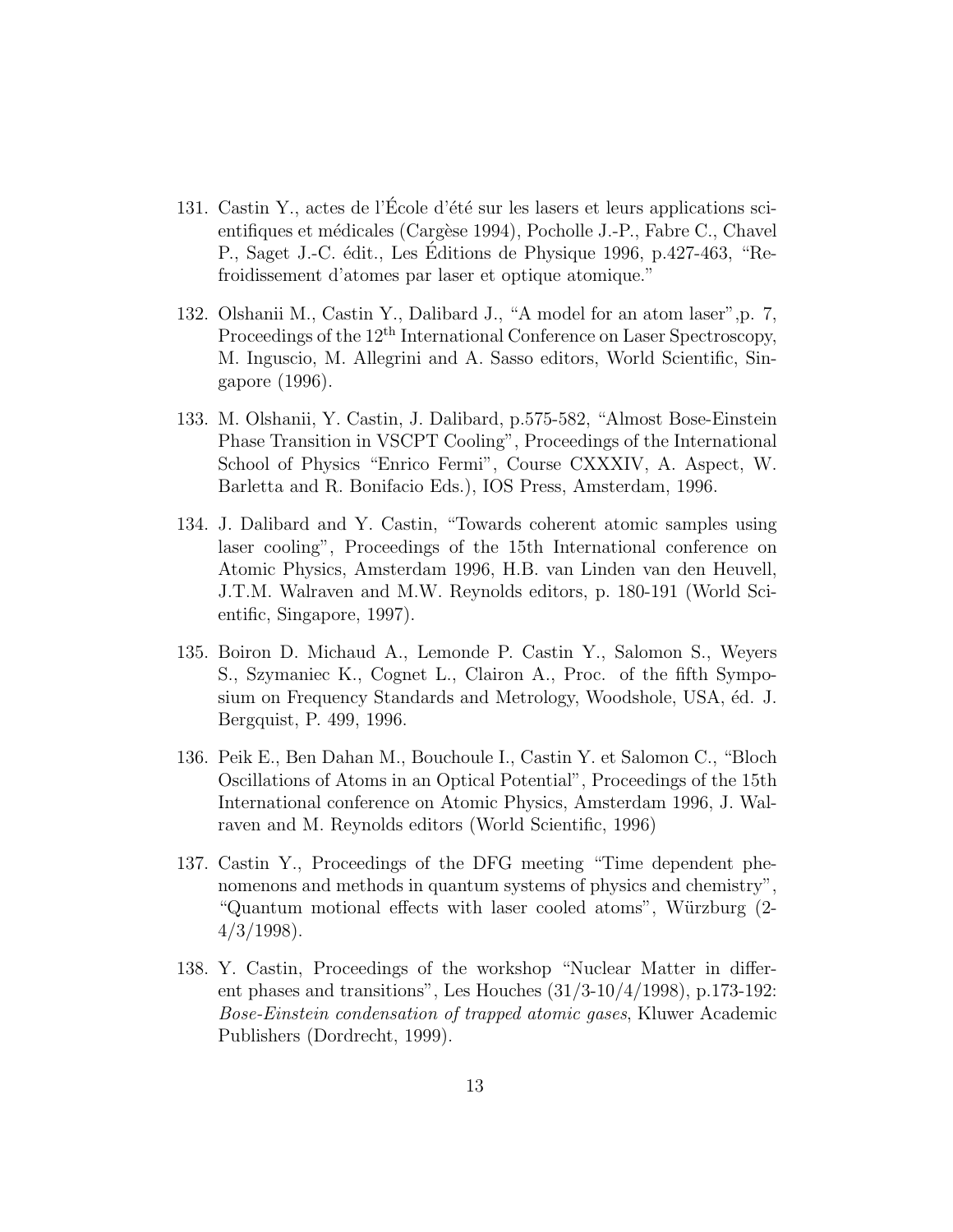- 139. M. Ben Dahan, E. Peik, I. Bouchoule, Y. Castin, C. Salomon, "Quantum transport with cold atoms: Bloch oscillations in an optical potential", Ann. Phys. Fr. 23, C1-111 (1998).
- 140. Y. Castin, "Bose-Einstein Condensates in Atomic Gases", p.1-136, in Coherent Atomic Matter Waves, Lecture notes of 1999 Les Houches summer school, edited by R. Kaiser, C. Westbrook, and F. David, EDP Sciences and Springer-Verlag (Les Ulis/Berlin, 2001).
- 141. Y. Castin, S. Sinha, "Nucleation of Vortices in a Rotating Bose-Einstein Condensate", p.61-69, Proceedings of the XV International Conference on Laser Spectroscopy, Snowbird (10-15 June 2001), ed. S. Chu, V. Vuletic, A. J. Kerman, C. Chin, World Scientific (Singapore, 2002).
- 142. I. Carusotto, Y. Castin, "Exact reformulation of the bosonic manybody problem in terms of stochastic wave functions: an elementary derivation", Annales Henri Poincaré 4, S783-S792 Suppl. 2 (2003).
- 143. Y. Castin, "Simple theoretical tools for low dimension Bose gases", Lecture notes of the 2003 Les Houches Spring School, Quantum Gases in Low Dimensions, M. Olshanii, H. Perrin, L. Pricoupenko, Eds., J. Phys. IV France 116, p.89-132 (2004).
- 144. Y. Castin, "Basic tools for degenerate Fermi gases", Lecture notes of the 2006 Varenna Enrico Fermi School on Fermi gases, M. Inguscio, W. Ketterle, C. Salomon, Eds., SIF (2007).
- 145. Y. Castin, F. Werner, ["The Unitary Gas and its Symmetry Proper](https://hal.archives-ouvertes.fr/hal-00576619)[ties",](https://hal.archives-ouvertes.fr/hal-00576619) contribution to the Springer Lecture Notes in Physics "BCS-BEC Crossover and the Unitary Fermi gas", ed. Wilhelm Zwerger (Springer, Berlin, 2011)
- 146. A. Sinatra, Y. Castin, I. Carusotto, C. Lobo, E. Witkowska, "Numberconserving stochastic approaches for equilibrium and time dependent Bose gases", eds. Nick Proukakis, Simon Gardiner, Matthew Davis, Marzena Szymanska, Nicolai Nygaard, in Quantum Gases: Finite Temperature and Non-Equilibrium Dynamics (Cold Atoms Series), Imperial College Press (London, 2012).
- 147. A. Sinatra, Y. Castin, "Spatial and temporal coherence of a Bosecondensed gas", in Physics of Quantum Fluids: new trends and hot